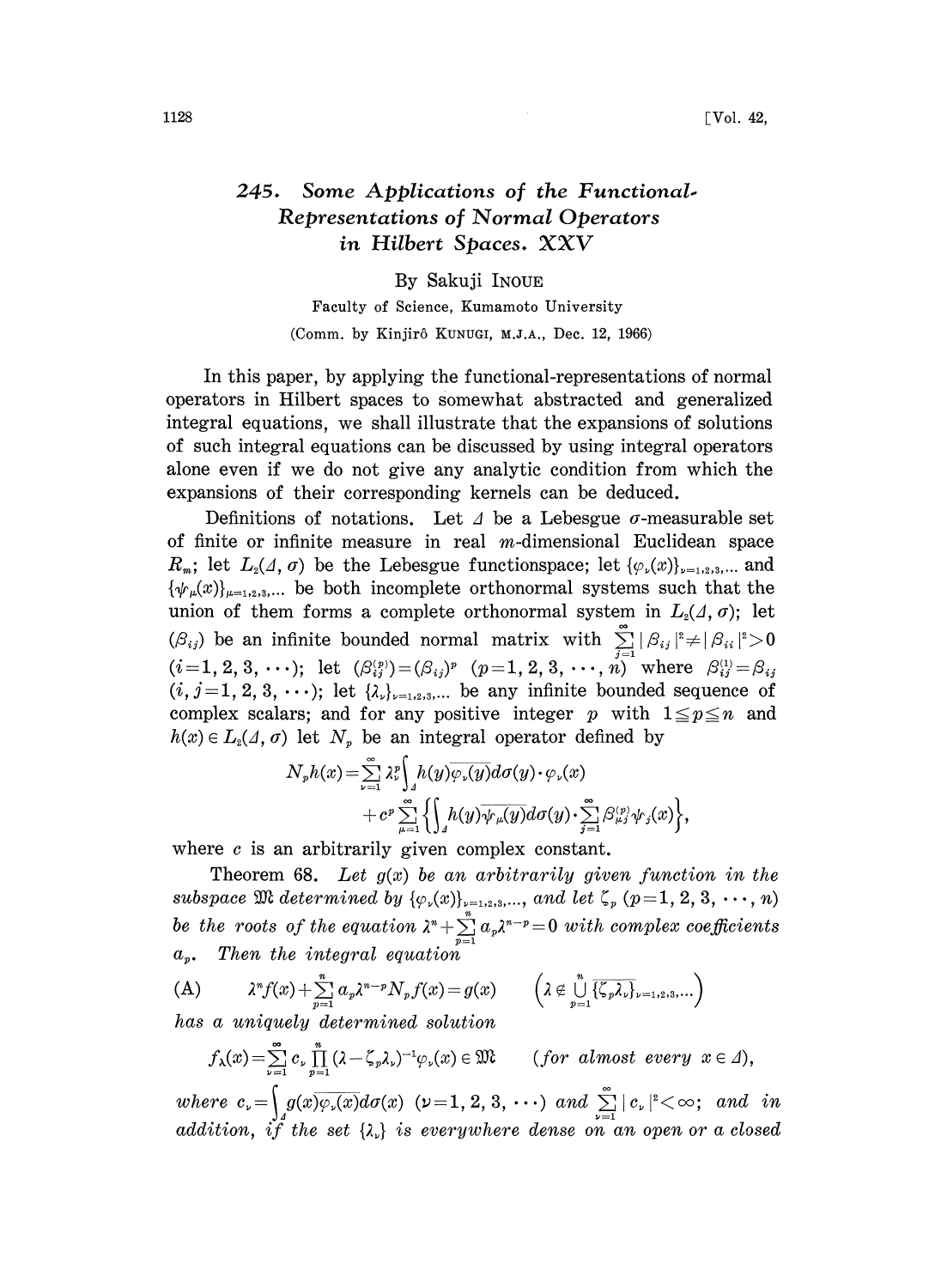rectifiable Jordan curve  $\Gamma$ ,  $\mathfrak{D}_\varepsilon$  denotes any very small neighborhood of an arbitrarily given point  $\xi$  on one,  $\zeta_k \Gamma$ , of the curves  $\zeta_p \Gamma$  as the closed sets  $\overline{\{\zeta_p\lambda_p\}}_{\nu=1,2,3,...}$   $(p=1,2,3,\cdots,n),$   $\Delta_{\xi}$  denotes  $\mathcal{D}_{\xi} \left[\bigcup_{p=1}^{n} \zeta_{p}\Gamma\right]$ , and  $h(x)$  is an arbitrary element in  $\mathfrak{M}$  such that it consists<br>of all  $\varphi_{\nu}(x) \in {\varphi_{\nu}(x)}$ , then the function  $T(\lambda) = \int f_{\lambda}(x)\overline{h(x)}d\sigma(x) \neq 0$ assumes in  $\Delta_{\varepsilon}$  every finite value, with the possible exception of at most two finite values, an infinite number of times.

Proof. As is found immediately from the earlier discussions  $\lceil 1 \rceil$ ,  $N_1$  is a bounded normal operator in the concrete Hilbert space  $L_2(\Lambda, \sigma)$ and  $N_p$  ( $p=2, 3, \dots, n$ ) are identical with the iterated (bounded) normal operators  $N_i^p$  respectively. Hence the given integral equation (A) is rewritten in the form

$$
\begin{bmatrix} \lambda^n I + \sum_{p=1}^n a_p \lambda^{n-p} N_1^p \end{bmatrix} f(x) = g(x) \qquad \left( \lambda \notin \bigcup_{p=1}^n \overline{\{\zeta_p \lambda_p\}}_{\nu=1,2,3,\dots} \right),
$$
  
where *I* denotes the identity operator. On the other hand, it is seen

from the hypothesis on  $\zeta_p$  that

$$
\lambda^n I+\sum_{p=1}^n a_p\lambda^{n-p}N_1^p=\prod_{p=1}^n\left(\lambda I-\zeta_pN_1\right);
$$

and moreover it is clear that  $\{\lambda_{\nu}\}\)$  is the point spectrum of  $N_1$  and that  $\varphi_{\nu}(x)$  is an eigenfunction of  $N_1$  corresponding to  $\lambda_{\nu}$ . If we now denote by  ${K(z)}$  the complex spectral family of  $N_1$  and by  $f_{\lambda}(x)$  the solution of (A), then these results permit us to conclude that

$$
f_{\lambda}(x) = \left[\prod_{p=1}^{n} (\lambda I - \zeta_{p} N_{1})^{-1}\right] g(x) \qquad \left(\lambda \notin \bigcup_{p=1}^{n} \overline{\{\zeta_{p} \lambda_{\nu}\}}_{\nu=1,2,3,...}\right)
$$
  
\n
$$
= \int_{\{\lambda_{\nu}\}} \prod_{p=1}^{n} (\lambda - \zeta_{p} z)^{-1} dK(z) g(x)
$$
  
\n
$$
= \sum_{\nu=1}^{\infty} c_{\nu} \prod_{p=1}^{n} (\lambda - \zeta_{p} \lambda_{\nu})^{-1} \varphi_{\nu}(x) \qquad \text{(for almost every } x \in \Lambda),
$$

where  $c_v = \int_a g(x) \overline{\varphi_v(x)} d\sigma(x)$  ( $\nu = 1, 2, 3, \cdots$ ) and  $\sum_{\nu=1}^{\infty} |c_{\nu}|^2 = \int_a$ <br>  $< \infty$ . Here  $f_{\lambda}(x)$  belongs to  $\mathfrak{M}$  because of

$$
\int_{\mathbb{R}^n} |f_\lambda(x)|^2 d\sigma(x) \leq M^2 \int_{\mathbb{R}^n} |g(x)|^2 d\sigma(x) < \infty
$$

where  $M = \sup_{\nu} \prod_{n=1} | \lambda - \zeta_n \lambda_{\nu} |^{-1}$ .

Next we consider the case where  $\{\lambda_k\}$  is everywhere dense on the bounded open curve  $\Gamma$  defined in the statement of the present theorem. We may and do assume without loss of generality that the point  $\xi \in \zeta_k \Gamma$  defined before is not either of the two extremities A, B of the curve  $\zeta_k \Gamma$ . Let  $M_1$  be the middle point of the segment  $\widehat{A}_s$  on  $\zeta_k \Gamma$  and  $M_2$  the middle point of the segment  $\widehat{M_1 \xi}$  on  $\zeta_k \Gamma$ . Repeating this procedure, we have an infinite sequence of points  $M_{\mu}(\mu)$ =1, 2, 3,  $\cdots$ )  $\in$   $\widehat{A\hat{\xi}}$  tending to  $\xi$ ; and similarly we can construct another infinite sequence of points  $M'_{\mu}$  ( $\mu$  = 1, 2, 3,  $\cdots$ )  $\in \widehat{B_{\xi}}$  tending to  $\xi$ . Now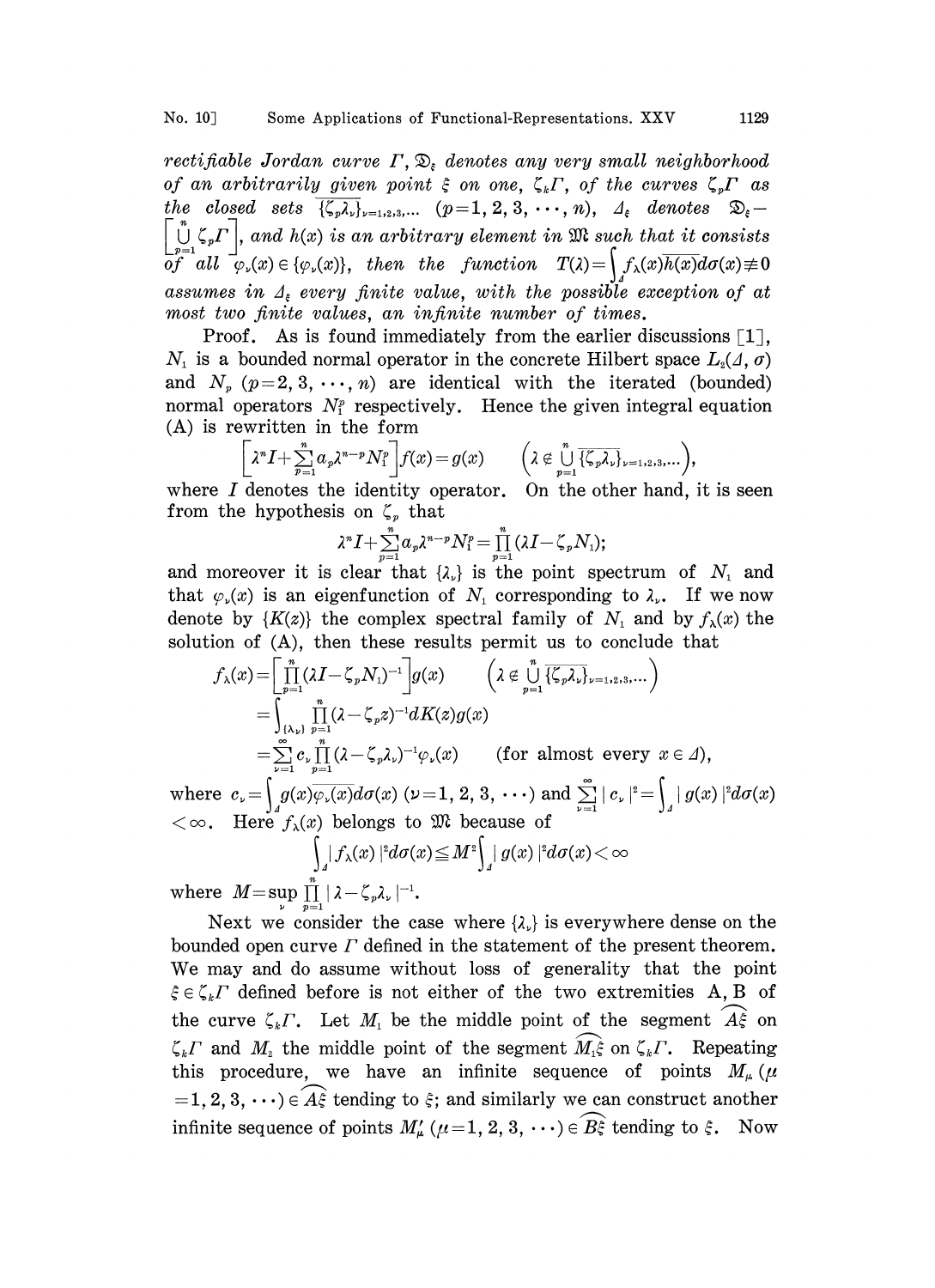1130 S. INOUE Vol. 42,

we denote by  $q_{\omega}$  the least positive integer of  $\nu$  in  $\zeta_{\mu}\lambda_{\nu}$  belonging to  $\{\zeta_k \lambda_k\}_{k \geq j} \cap \widehat{M}_{\omega-1} \widehat{M}_{\omega}$  where j is an arbitrary positive integer. Setting  $\omega=1, 2, 3, \cdots$  and  $M_0=A$ , we have an infinite sequence of  $\zeta_k\lambda_{q_\omega}$  ( $\omega$ ) =1, 2, 3,  $\cdots$ )  $\in$   $A\hat{\xi}$  tending to  $\xi$ . In a similar way, we can construct another infinite sequence of points  $\zeta_{k}\lambda_{q'_{m}}(\omega=1, 2, 3, \cdots) \in \widehat{B_{\varsigma}}$  tending to  $\xi$ . If we here put

$$
\begin{array}{l}f_{\lambda}^{[j]}(x)\!=\!\sum\limits_{\nu=1}^{j-1}c_{\nu}\prod\limits_{p=1}^{n}(\lambda\!-\!\zeta_{p}\lambda_{\nu})^{-1}\varphi_{\nu}(x)\!+\!\sum\limits_{\omega=1}^{\infty}c_{q_{\omega}}\prod\limits_{p=1}^{n}(\lambda\!-\!\zeta_{p}\lambda_{q_{\omega}})^{-1}\varphi_{q_{\omega}}(x)\\ \qquad+\sum\limits_{\omega=1}^{\infty}c_{q_{\omega}}\prod\limits_{p=1}^{n}(\lambda\!-\!\zeta_{p}\lambda_{q_{\omega}})^{-1}\varphi_{q_{\omega}}(x)\end{array}
$$

and then consider the function

$$
T_j(\lambda) = \int_{\mathfrak{a}} f_{\lambda}^{[j]}(x) \overline{h(x)} d\sigma(x) \neq 0
$$
  

$$
(h(x) = \sum_{\nu=1}^{\infty} b_{\nu} \varphi_{\nu}(x) \in \mathfrak{M}, \qquad b_{\nu} \neq 0 \ \ (\nu = 1, 2, 3, \ \cdots)),
$$

every point belonging to the set

$$
\bigcup_{p=1}^{n} \{\zeta_{p}\lambda_{v}\}_{v\leq j-1} \cup \left[\bigcup_{p=1}^{n} \{\zeta_{p}\lambda_{q_{\omega}}\}_{\omega\geq 1}\right] \cup \left[\bigcup_{p=1}^{n} \{\zeta_{p}\lambda_{q_{\omega}}\}_{\omega\geq 1}\right]
$$
\nthe same set that classical functions, the curve

is a pole in the sense of the classical function theory; and for  $T(\lambda)$ defined in the statement of the theorem we have

$$
\begin{split} \mid T(\lambda) - T_j(\lambda) \mid &= \mid (f_{\lambda} - f_{\lambda}^{[j]}, \, h) \mid \quad \left( \lambda \notin \bigcup_{p=1}^n \{ \zeta_p \lambda_\nu \}_{\nu=1,2,3,\dots} \right) \\ &= \mid \left( \sum_{j \leq \nu \neq q_{\omega}, q'_{\omega}(\omega=1,2,3,\dots)} c_{\nu} \prod_{p=1}^n (\lambda - \zeta_p \lambda_\nu)^{-1} \varphi_{\nu}, \, h \right) \\ &\leq \sum_{j \leq \nu \neq q_{\omega}, q'_{\omega}(\omega=1,2,3,\dots)} \mid c_{\nu} \overline{b}_{\nu} \mid \prod_{p=1}^n (\lambda - \zeta_p \lambda_\nu)^{-1} \\ &\leq M \sum_{j \leq \nu \neq q_{\omega}, q'_{\omega}(\omega=1,2,3,\dots)} \mid c_{\nu} \overline{b}_{\nu} \mid, \end{split}
$$

where  $M$  is the same notation as before and the right-hand series converges to zero as  $j$  becomes infinite, because of the fact that

$$
\sum_{\nu=1}^{\infty}|c_{\nu}\overline{b}_{\nu}|\leq \left\{\int_{A}|g(x)|^{2}d\sigma(x)\right\}^{\frac{1}{2}}\left\{\int_{A}|h(x)|^{2}d\sigma(x)\right\}^{\frac{1}{2}}<\infty.
$$

This result shows that in the entire complex  $\lambda$ -plane  $T(\lambda)$  is the limit function of  $T_i(\lambda)$ ; and any  $T_i(\lambda)$  has  $\xi$  as an accumulation point of polesin the sense of the classical function theory. In consequence, by reasoning exactly like that used to prove Theorem 41  $\lceil 2 \rceil$  we can establish the latter half of the present theorem.

Similarly we can attain to the same conclusion for the case where  $\Gamma$  is closed.

Remark 1. If  $\lambda_1 = \lambda_2 = \cdots = \lambda_m \neq \lambda$ ,  $(\nu \geq m+1)$  and  $\lambda_1 \neq 0$ , and if  $\lambda_1 = \lambda_2 = \cdots = \lambda_m \neq \lambda$ ,  $(\nu \ge m+1)$  and  $\lambda_1 \neq 0$ , and if contained to the  $\bigcup_{p=1}^m {\{\zeta}_p \lambda_p\}}_{\nu=1,2,3,\dots}$ , then a necessary that  $\zeta_k \lambda_1$  is not an accumulation point of  $\bigcup_{p=1}^{\infty} \{\zeta_p \lambda_p\}_{p=1,2,3,...}$ , then a necessary and sufficient condition that

(B) 
$$
(\zeta_k \lambda_1)^n f(x) + \sum_{p=1}^n a_p (\zeta_k \lambda_1)^{n-p} N_1^p f(x) = g(x) \qquad (g(x) \in \mathfrak{M})
$$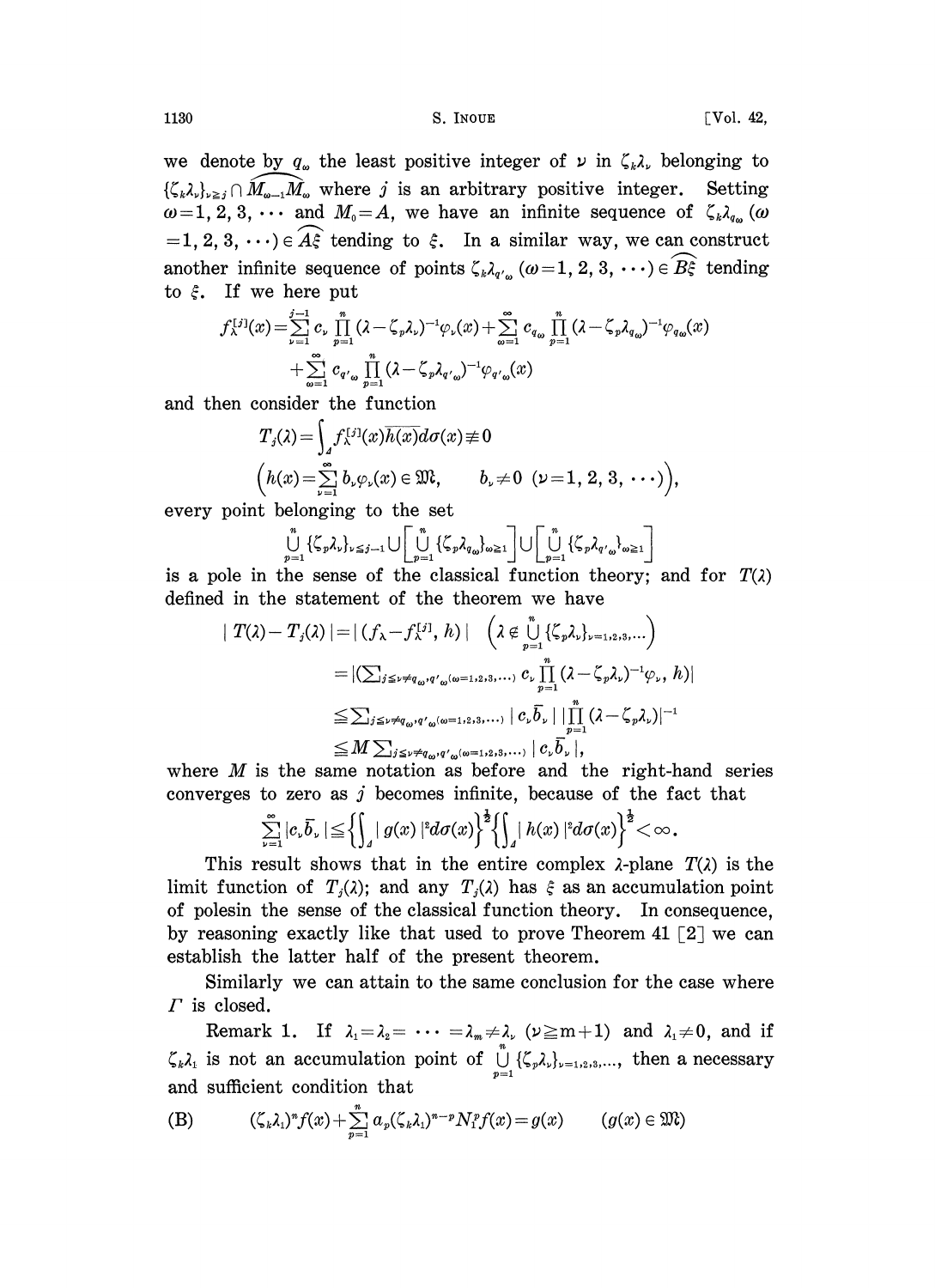be solvable is that the equalities  $\int_{a} g(x) \varphi_j(x) d\sigma(x) = 0 \ (j = 1, 2, 3, \cdots, m)$ hold. Let now this condition be fulfilled. Then the general solution of (B) is given (in the sense of convergence in mean) by

$$
\sum_{\nu=m+1}^{\infty}c_{\nu}\prod_{p=1}^{n}(\zeta_{k}\lambda_{1}-\zeta_{p}\lambda_{\nu})^{-1}\varphi_{\nu}(x)+\sum_{j=1}^{m}d_{j}\varphi_{j}(x)
$$

where the  $d$ 's are arbitrary finite complex scalars, as will be verified where the d's are arbitrary finite complex scalars, as will be verified<br>from the facts that  $N_1\varphi_j(x) = \lambda_1\varphi_j(x)$   $(j = 1, 2, 3, \dots, m)$  and  $\zeta_k^n + \sum_{p=1}^n a_p \zeta_k^{n-p}$ <br>= 0.  $=0.$ 

Theorem 69. Let  $N_p$   $(p=1, 2, 3, \dots, n)$ ,  $\{\varphi_n(x)\}, \{\lambda_n\}, \mathfrak{M}, \text{and}$  $g(x)$  be the same notations as before; let

(C)  
\n
$$
\begin{cases}\n\lambda_1 = \lambda_2 = \cdots = \lambda_{m_1} \neq \lambda_\nu \quad (\nu \geq m_1 + 1) \\
\lambda_{m_1+1} = \lambda_{m_1+2} = \cdots = \lambda_{m_2} \neq \lambda_\nu \quad (\nu \geq m_2 + 1) \\
\vdots \\
\lambda_{m_{\alpha}+1} = \lambda_{m_{\alpha}+2} = \cdots = \lambda_{m_n} \neq \lambda_\nu \quad (\nu \geq m_n + 1); \\
\text{and let } \lambda_{m_1}, \lambda_{m_2}, \cdots, \lambda_{m_n} \text{ be not accumulation points of } {\lambda_\nu}_{\nu > m_n} \text{ and} \n\end{cases}
$$

$$
\lambda_{m_{\alpha}+1}=\lambda_{m_{\alpha}+2}=\cdots=\lambda_{m_n}\neq\lambda_{\nu} \ (\nu\geq m_n+1);
$$

be the roots of the characteristic equation  $\rho^{n} + a_{n}\rho^{n-1} + a_{n}\rho^{n-2} + a_{n} = 0$  for the given integral equation  $+a_n=0$  for the given integral equation<br>
(D)  $(N_n+a_1N_{n-1}+a_2N_{n-2}+\cdots+a_nI)f(x)=g(x)\in \mathfrak{M}.$ 

(D) 
$$
(N_{n} + a_{1}N_{n-1} + a_{2}N_{n-2} + \cdots + a_{n}I)f(x) = g(x) \in \mathfrak{M}.
$$

Then the validity of the chain of equalities  $\int_{A} g(x)\overline{\varphi_j(x)}d\sigma(x)=0$  $(j=1, 2, 3, \cdots, m_n)$  is a necessary and sufficient condition for the existence of solutions of (D); and furthermore, if this condition is fulfilled, the general solution of (D) is given (in the sense of convergence in mean) by

(E) 
$$
f(x) = \sum_{\nu=m_n+1}^{\infty} c_{\nu} \prod_{p=1}^{n} (\lambda_{\nu} - \lambda_{m_p})^{-1} \varphi_{\nu}(x) + \sum_{j=1}^{m_n} d_j \varphi_j(x) \ (c_{\nu} = \int_{A} g(x) \overline{\varphi_{\nu}(x)} d\sigma(x)),
$$
where the d's are arbitrary complex scalars.

Proof. Since, by hypotheses, (D) is rewritten

$$
\prod_{p=1}^n (N_1 - \lambda_{m_p} I) f(x) = g(x)
$$

and  $N_1-\lambda_{m_p}I$  ( $p=1, 2, 3, \cdots, n$ ) have no inverses respectively, it is obvious that the validity of the chain of equalities  $\int g(x)\overline{\varphi_j(x)}d\sigma(x)=0$  $(j=1, 2, 3, \cdots, m_n)$  is necessary for the existence of a solution of (D). We now suppose that this condition is fulfilled. Then  $g(x) \in \mathfrak{M}$ is expressed in the form  $g(x) = \sum_{\nu=m_{n+1}}^{\infty} c_{\nu} \varphi_{\nu}(x)$  where  $c_{\nu} = \int_{A} g(x) \overline{\varphi_{\nu}(x)} d\sigma(x)$ , and hence a solution  $f(x)$  of  $(D)$  is given by

$$
f(x)\!=\!\!\int_{(\lambda_\nu)_{\nu\geqslant m_n+1}}\prod_{p=1}^n(z\!-\!\lambda_{m_p})^{-\mathrm{i}}dK(z)g(x)\\=\sum_{\nu=m_n+1}^\infty\!c_\nu\prod_{p=1}^n(\lambda_\nu\!-\!\lambda_{m_p})^{-\mathrm{i}}\varphi_\nu(x).
$$

In addition, there is no difficulty in showing that the equality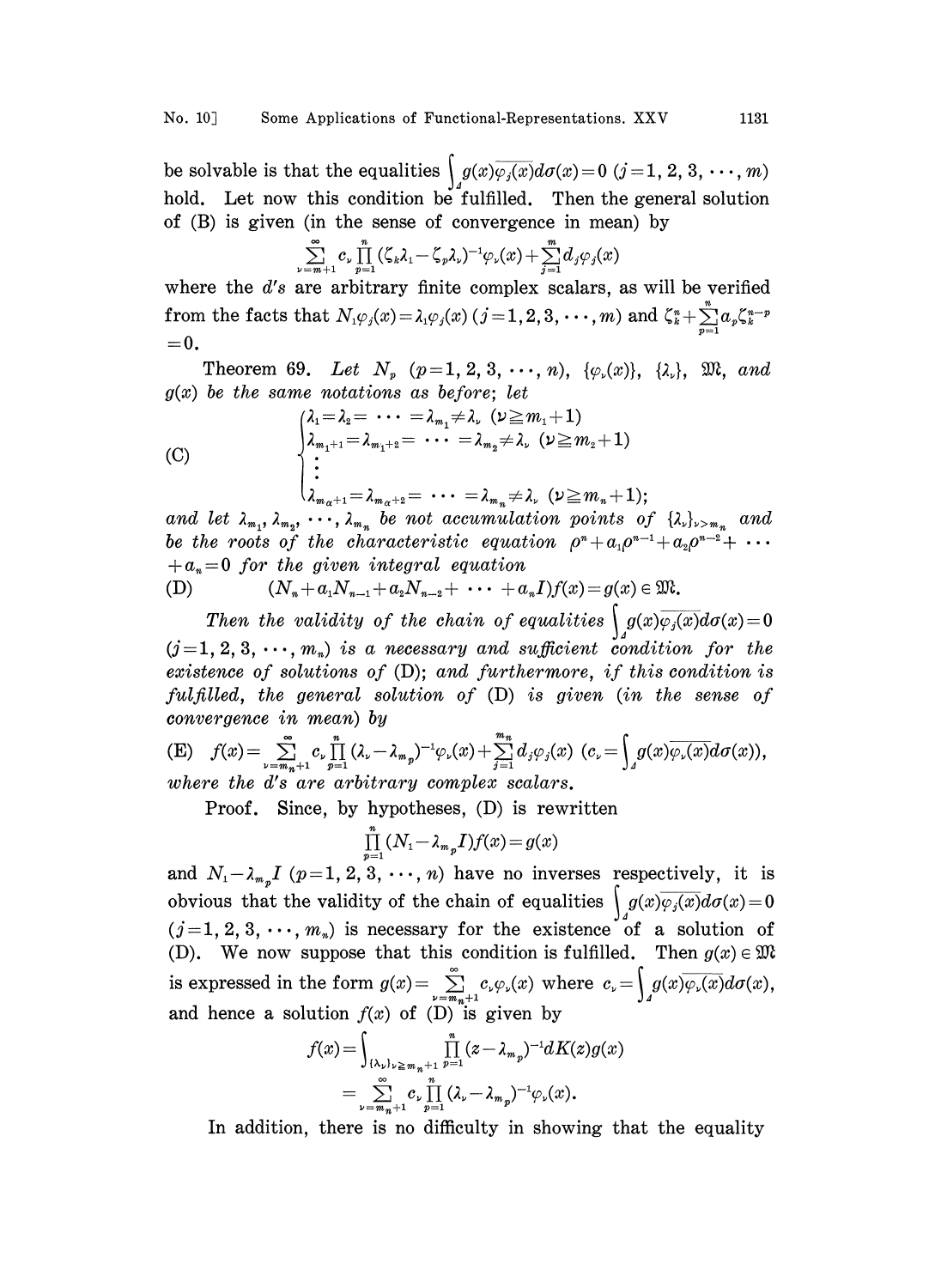$$
\prod_{p=1}^n(N_1-\lambda_{m_p}I)\sum_{j=1}^{m_n}d_j\varphi_j(x)\!=\!0
$$

holds almost everywhere on  $\Delta$  for any finite complex constants  $d_i$  $(j=1, 2, 3, \dots, m_n)$  and that, for any function  $k(x)$  belonging to the subspace  $\Re$  determined by the orthonormal set  $\{\psi_\mu(x)\}\$  defined at the beginning of this paper,  $(N_n + a_1N_{n-1} + a_2N_{n-2} + \cdots a_nI)k(x)$  also belongs to  $\mathfrak{R}$ . Consequently the general solution of (D) is given by (E) for almost every  $x \in \Lambda$ .

With these results, the proof of the theorem is complete.

By reasoning like that used above, we can easily establish the two following theorems:

Theorem 70. Suppose that, as before, the isolated points  $\lambda_{m_n} \in \{\lambda_{\nu}\}\$   $(p=1,2,3,\dots,s; s\leq n)$  satisfying (C) are roots of the characteristic equation for (D) and that  $\zeta_p \notin \overline{\{\lambda_p\}}$   $(p=s+1, s+2, \dots, n)$ are the other roots of the same equation. Then a necessary and  $sufficient condition that (D) be solvable is that the equalities$  $g(x)\overline{\varphi_i(x)}d\sigma(x)=0$  (j=1, 2, 3, ..., m<sub>s</sub>) hold; and if this condition  $i\ddot{s}$  fulfilled, the general solution of (D) is given (in the sense of convergence in mean) by

$$
f(x)\!=\!\sum_{\nu=m_3+1}^{\infty}\!c_{\nu}\prod_{p=1}^{s}(\lambda_{\nu}\!-\!\lambda_{m_{p}})^{-1}\prod_{p=s+1}^{n}(\lambda_{\nu}\!-\!\zeta_{p})^{-1}\varphi_{\nu}(x)\!+\!\sum_{j=1}^{m_{s}}d_{j}\varphi_{j}(x)\in\mathfrak{M}\ \ (c_{\nu}\!=\!\!\int\limits_{-1}^{0}\!\!g(x)\overline{\varphi_{\nu}(x)}d\sigma(x)),
$$

where the d's are arbitrary complex scalars.

Theorem 71. Let any root  $\zeta_p$  of the characteristic equation for (D) be not a point of  $\overline{\lambda_k}$ . Then (D) has a uniquely determined solution

$$
f(x) = \sum_{\nu=1}^{\infty} c_{\nu} \prod_{p=1}^{n} (\lambda_{\nu} - \zeta_{p})^{-1} \varphi_{\nu}(x) \in \mathfrak{M} \qquad (c_{\nu} = \int_{A} g(x) \overline{\varphi_{\nu}(x)} d\sigma(x))
$$

in the sense of convergence in mean.

Remark 2. If the characteristic equation of (D) has at least one root such that it is an accumulation point of  $\{\lambda_{\nu}\}\)$ , clearly (D) has no solution as far as  $g(x) \in \mathfrak{M}$  contains all  $\varphi_{\nu}(x)$  except a finite number of elements belonging to  $\{\varphi_{\nu}(x)\}\$ .

Theorem 72. Let one,  $\zeta_1$ , of the roots  $\zeta_p$   $(p=1, 2, 3, \dots, n)$  of the characteristic equation for (D) be an accumulation point of  $\{\lambda_{\nu}\};$  let the others  $\zeta_p$   $(p=2, 3, \cdots, n)$  be not on the closure  $\{\lambda_{\nu}\};$  let  $\{\lambda_k\}_{k=1,2,3,...}$  be all those elements of  $\{\lambda_k\}$  which lie on the disc  $\{\lambda: |\lambda-\zeta_i| \leq \varepsilon\}$  for an arbitrarily given small positive  $\varepsilon$ ; and let  $g(x)$  in (D) be given by

 $g(x) = \sum_{\nu=1}^{\infty} c_{\nu} \varphi_{\nu}(x) - \sum_{\nu=1}^{\infty} c_{k_{\nu}} \varphi_{k_{\nu}}(x) \equiv \sum_{\nu=1}^{\infty} c_{n_{\nu}} \varphi_{n_{\nu}}(x) \hspace{0.5cm} (c_{\nu} = \int_{\mathcal{A}} g(x) \overline{\varphi_{\nu}(x)} d\sigma(x)).$ 

Then if  $\zeta_1$  does not belong to  $\{\lambda_k\}$  itself, (D) has a uniquely determined